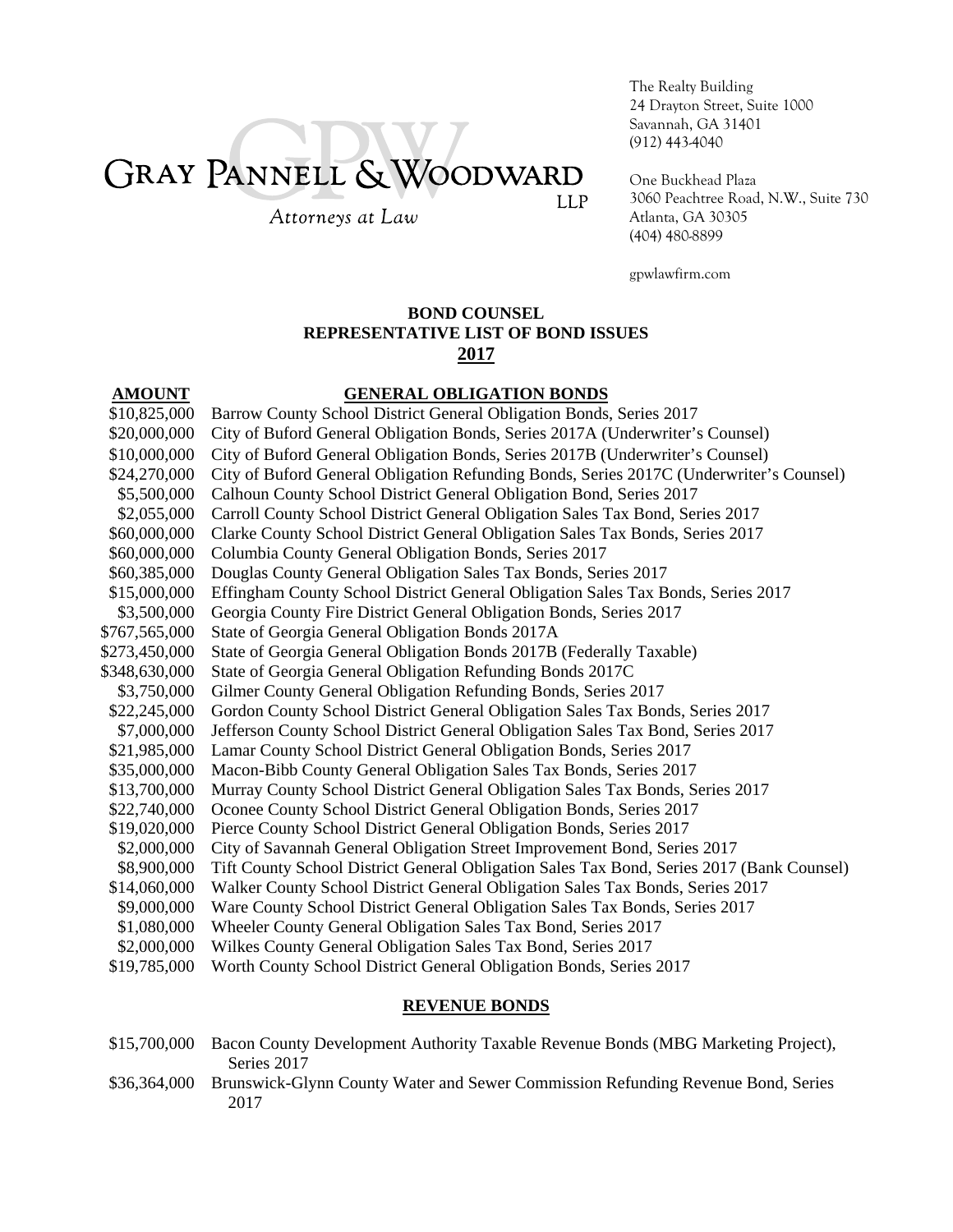| \$38,270,000 | Camden County Public Service Authority Refunding Revenue Bond (City of St. Marys)<br>Project), Series 2017                                                     |
|--------------|----------------------------------------------------------------------------------------------------------------------------------------------------------------|
| \$7,610,000  | Colleton County Intermodal Corporation Taxable Economic Development Revenue Bonds<br>(Colleton County Intermodal Project), Series 2017 (Underwriter's Counsel) |
| \$39,945,000 |                                                                                                                                                                |
|              | Columbia County Water and Sewerage Refunding Revenue Bond, Series 2017                                                                                         |
| \$5,300,000  | Development Authority of Columbia County Taxable Revenue Bond (Industrial Park Project),<br>Series 2017                                                        |
| \$66,660,000 | City of Dalton Combined Utilities Revenue Bonds, Series 2017                                                                                                   |
| \$15,000,000 | Dalton-Whitfield County Joint Development Authority Taxable Revenue Bonds (Pentz Street<br>Holdings, LLC (Real Property) Project), Series 2017                 |
| \$35,000,000 | Dalton-Whitfield County Joint Development Authority Taxable Revenue Bonds (Pentz Street<br>Holdings, LLC (Real Property) Project), Series 2017B                |
| \$6,585,000  | Downtown Savannah Authority Revenue Bond (City of Savannah Street Improvement                                                                                  |
|              | Project), Series 2017                                                                                                                                          |
| \$46,055,000 | East Point Building Authority Revenue Refunding Bonds (Water and Sewer Project), Series<br>2017                                                                |
| \$28,935,000 | Effingham County Industrial Development Authority Refunding and Improvement Revenue<br>Bond (Effingham County Water and Sewer Projects), Series 2017           |
| \$7,810,000  | City of Fargo, North Dakota, Annual Appropriation Bonds (FargoDome Project), Taxable<br>Series 2017A                                                           |
| \$38,325,000 | City of Fargo, North Dakota, Refunding Improvement Bonds, Series 2017C                                                                                         |
| \$11,340,000 | City of Fargo, North Dakota, Refunding Improvement Bonds, Series 2017D                                                                                         |
| \$8,845,000  | City of Guyton Water and Sewer Refunding Revenue Bonds, Series 2017                                                                                            |
| \$7,957,000  | Hospital Authority of Liberty County Refunding Revenue Anticipation Certificate, Series                                                                        |
|              | 2017                                                                                                                                                           |
| \$3,500,000  | Joint Development Authority of Northeast Georgia Revenue Bond (Athens Christian School,<br>Inc. Project), Series 2017                                          |
| \$73,000,000 | Liberty County Industrial Authority Taxable Revenue Bonds (Interstate Paper LLC Project),<br>Series 2017                                                       |
| \$16,821,000 | Liberty County Public Facilities Authority Refunding Revenue Bond (Justice Center Project),<br>Series 2017                                                     |
| \$1,800,000  | Liberty County Public Facilities Authority Refunding Revenue Bond (City of Midway<br>Project), Series 2017                                                     |
| \$3,840,000  | City of Lincolnton Water and Sewerage Refunding Revenue Bond, Series 2017A                                                                                     |
| \$1,724,000  | City of Lincolnton Water and Sewerage Revenue Bond, Series 2017B                                                                                               |
| \$934,000    | City of Lincolnton Water and Sewerage Revenue Bond, Series 2017C                                                                                               |
| \$4,950,000  | Macon-Bibb County, Georgia, Tax Allocation Refunding and Improvement Bond (Second<br>Street TAD-2 Project), Series 2017                                        |
| \$14,965,000 | Macon-Bibb County Urban Development Authority Refunding Revenue Bonds (Macon-Bibb<br>County Projects), Series 2017A                                            |
| \$3,285,000  | Macon-Bibb County Urban Development Authority Taxable Refunding Revenue Bonds<br>(Macon-Bibb County Projects), Series 2017B                                    |
| \$2,107,000  | City of Midway Water and Sewer Refunding and Improvement Revenue Bond, Series 2017                                                                             |
| \$3,935,000  | Hospital Authority of Monroe County Revenue Anticipation Certificates, Series 2017A                                                                            |
|              |                                                                                                                                                                |
| \$6,220,000  | Hospital Authority of Monroe County Revenue Anticipation Certificates, Series 2017B                                                                            |
| \$10,915,000 | Oconee County Water and Sewerage Revenue Bonds, Series 2017A                                                                                                   |
| \$1,765,000  | Oconee County Water and Sewerage Taxable Refunding Revenue Bonds, Series 2017B                                                                                 |
| \$2,255,000  | Perry Public Facilities Authority Revenue Bonds (Perry Recreation Project), Series 2017                                                                        |
| \$2,472,000  | Pierce County Industrial Development and Building Authority Refunding Revenue Bond<br>(County Project), Series 2017                                            |
| \$2,135,000  | City of Richmond Hill Water and Sewer Refunding Revenue Bond, Series 2017                                                                                      |